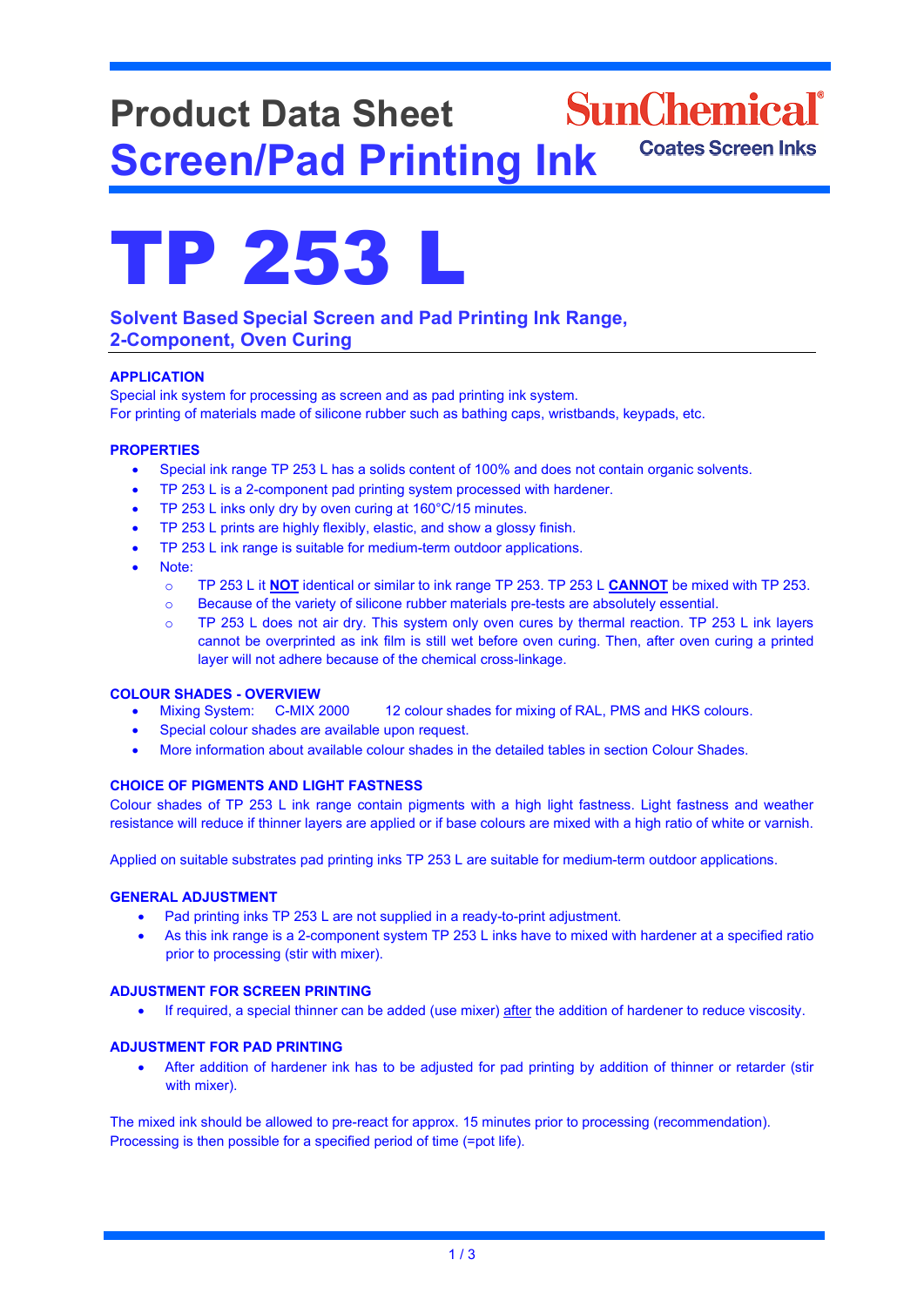# Coates Screen Inks Product data sheet pad ink TP 253 L

# **Hardener:**

Printing inks TP 253 L are mixed with **hardener TP 219/L**. Hardener is added to TP 253 L at a specified ratio:

**Ink : Hardener = 10 : 1** (parts by weight)

Hardeners are sensitive to humidity. Therefore, containers always have to be tightly closed.

# **Pot life:**

- Ink mixed with hardener may only be processed within a limited period of time (=pot life)
- **Pot life of TP 253 L + hardener TP 219/L is approx. 24 h (at 20°C).** Higher temperatures will reduce pot life.
- We do not recommend processing the inks for longer than the pot life as adhesion and resistance properties will then continually deteriorate, even if the ink still seems to be liquid and processable.

#### • **THINNERS / RETARDERS**

### **SCREEN PRINTING:**

If necessary, ink can be adjusted by addition of up to 10% **Thinner SL**.

#### **PAD PRINTING:**

Ink is adjusted for printing by addition of 15-30% **Additive A**. If necessary up to 5% retarder TPD can be added. The required amount of thinner should be added to the ink gradually. Stir well.

# **ADDITIONAL AUXILIARY AGENTS**

| <b>Application</b> | <b>Product</b>    | <b>Addition in % by weight Additional Information</b> |                   |
|--------------------|-------------------|-------------------------------------------------------|-------------------|
| Improve adhesion   | <b>Additive S</b> | 1 - 2 $%$                                             | Reduced pot life. |

### **OVERPRINTING**

Not intended.

#### **BRONZE COLOURS, MIXING OF BRONZE INKS**

Bronze colours are available upon request.

# **DRYING / HARDENER REACTION**

- TP 253 L pad printing inks mixed with hardener cross link by chemical reaction initiated by heat.
- Without heat application prints will still be wet and sticky after evaporation of thinners.
- **It is absolutely essential to oven cure TP 253 L prints at 160°C/15 minutes using a suitable oven or drying tunnel.** Only then the ink film will cure by chemical cross-linkage.

### **Resistance Tests**

Resistances should not be checked before completion of oven curing. Allow a cooling time of at least 1 hour prior to checking resistances

#### **PAD PRINTING: CLICHÉ**

All commercial types of clichés (polymer, thin and thick steel, ceramic) are suitable for processing TP 253 L inks.

# **SCREEN PRINTING: SCREEN FABRIC / STENCILS**

TP 253 L inks have been formulated for printing with fabrics ranging from 77 to 120 threads/cm. Suitability for printing with coarser or finer fabrics should be determined by corresponding pre-trials. All copy emulsions and capillary films suitable for solvent based screen inks can be used, such as our program of SunCoat or Murakami products.

#### **CLEANING**

Clichés, ink pots, screen stencils and tools can be cleaned preferably with thinner VD 40 or with our universal cleaning agents URS and URS 3.

#### **PACK SIZE**

Pad printing inks TP 253 L are delivered in 1 litre containers. Other pack sizes are available upon request.